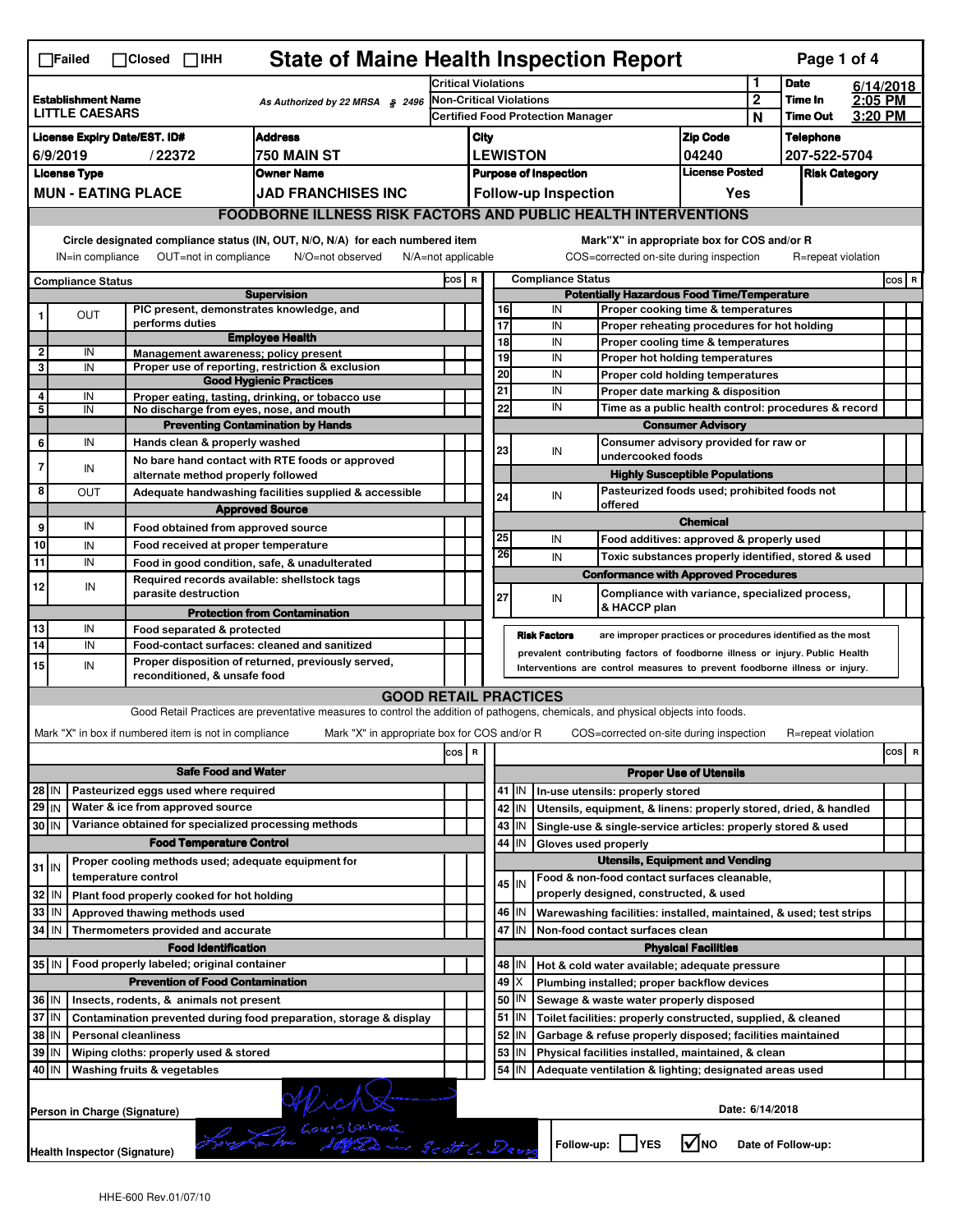|                                                    |                               |                          | <b>State of Maine Health Inspection Report</b> |              |                           | Page 2 of 4                      |  |  |  |  |  |
|----------------------------------------------------|-------------------------------|--------------------------|------------------------------------------------|--------------|---------------------------|----------------------------------|--|--|--|--|--|
| <b>Establishment Name</b><br><b>LITTLE CAESARS</b> |                               | As Authorized by 22 MRSA | 6/14/2018<br>Date                              |              |                           |                                  |  |  |  |  |  |
| License Expiry Date/EST. ID#<br>6/9/2019<br>/22372 | <b>Address</b><br>750 MAIN ST |                          | City / State<br><b>LEWISTON</b>                | /ME          | <b>Zip Code</b><br>104240 | <b>Telephone</b><br>207-522-5704 |  |  |  |  |  |
| <b>Temperature Observations</b>                    |                               |                          |                                                |              |                           |                                  |  |  |  |  |  |
| Location                                           | Temperature                   |                          |                                                | <b>Notes</b> |                           |                                  |  |  |  |  |  |
| hand wash sink                                     | $117*$                        | office hand wash sink    |                                                |              |                           |                                  |  |  |  |  |  |
| Pizza reach-in cooler                              | $36*$                         |                          |                                                |              |                           |                                  |  |  |  |  |  |
| rest room hand sink                                | $116*$                        |                          |                                                |              |                           |                                  |  |  |  |  |  |



**Date: 6/14/2018**

**Health Inspector (Signature)**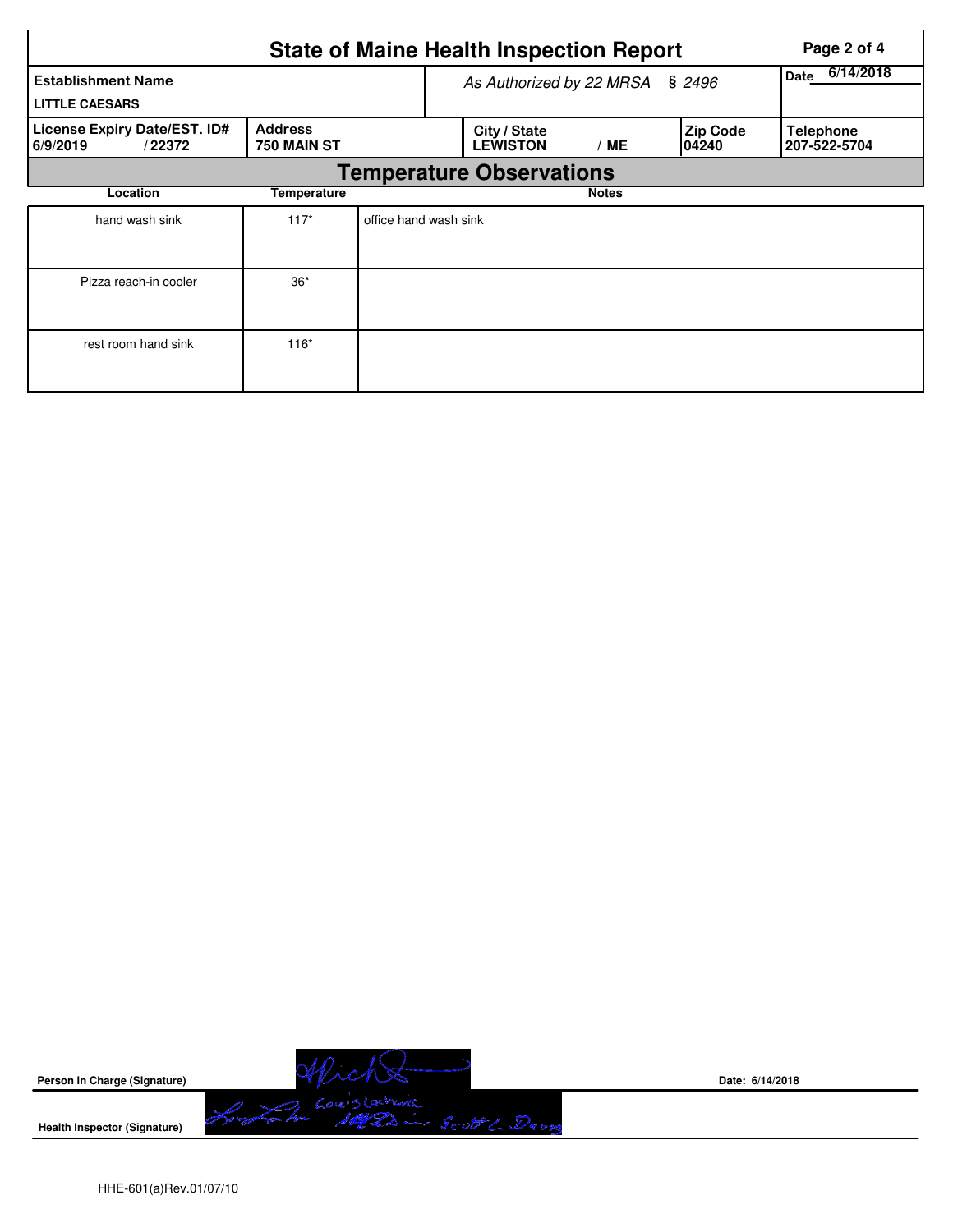|                                                                                                                                                    |                               | <b>State of Maine Health Inspection Report</b> |           |                          | Page 3 of 4       |  |  |  |  |
|----------------------------------------------------------------------------------------------------------------------------------------------------|-------------------------------|------------------------------------------------|-----------|--------------------------|-------------------|--|--|--|--|
| <b>Establishment Name</b><br><b>LITTLE CAESARS</b>                                                                                                 |                               |                                                |           |                          | 6/14/2018<br>Date |  |  |  |  |
| License Expiry Date/EST. ID#<br>6/9/2019<br>/22372                                                                                                 | <b>Address</b><br>750 MAIN ST | City / State<br><b>LEWISTON</b>                | <b>ME</b> | <b>Zip Code</b><br>04240 |                   |  |  |  |  |
|                                                                                                                                                    |                               | <b>Observations and Corrective Actions</b>     |           |                          |                   |  |  |  |  |
| Violations cited in this report must be corrected within the time frames below, or as stated in sections<br>8-405.11 and 8-406.11 of the Food Code |                               |                                                |           |                          |                   |  |  |  |  |
| 1: 2-102.12: N: No Certified Food Protection Manager.                                                                                              |                               |                                                |           |                          |                   |  |  |  |  |

INSPECTOR NOTES: Sharing CFPM with Auburnlocation. Hiring new Lewiston, being sent to ServSafe

8: 6-301.11: N: Hand cleanser not available at hand wash sink or lavatory.

INSPECTOR NOTES: No soap. Ordered new soap dispenser.

49: 5-205.15: C: Plumbing system not properly maintained in good repair.

INSPECTOR NOTES: 3 bay sink still bublling. reverse sink pattern to comply.



**Date: 6/14/2018**